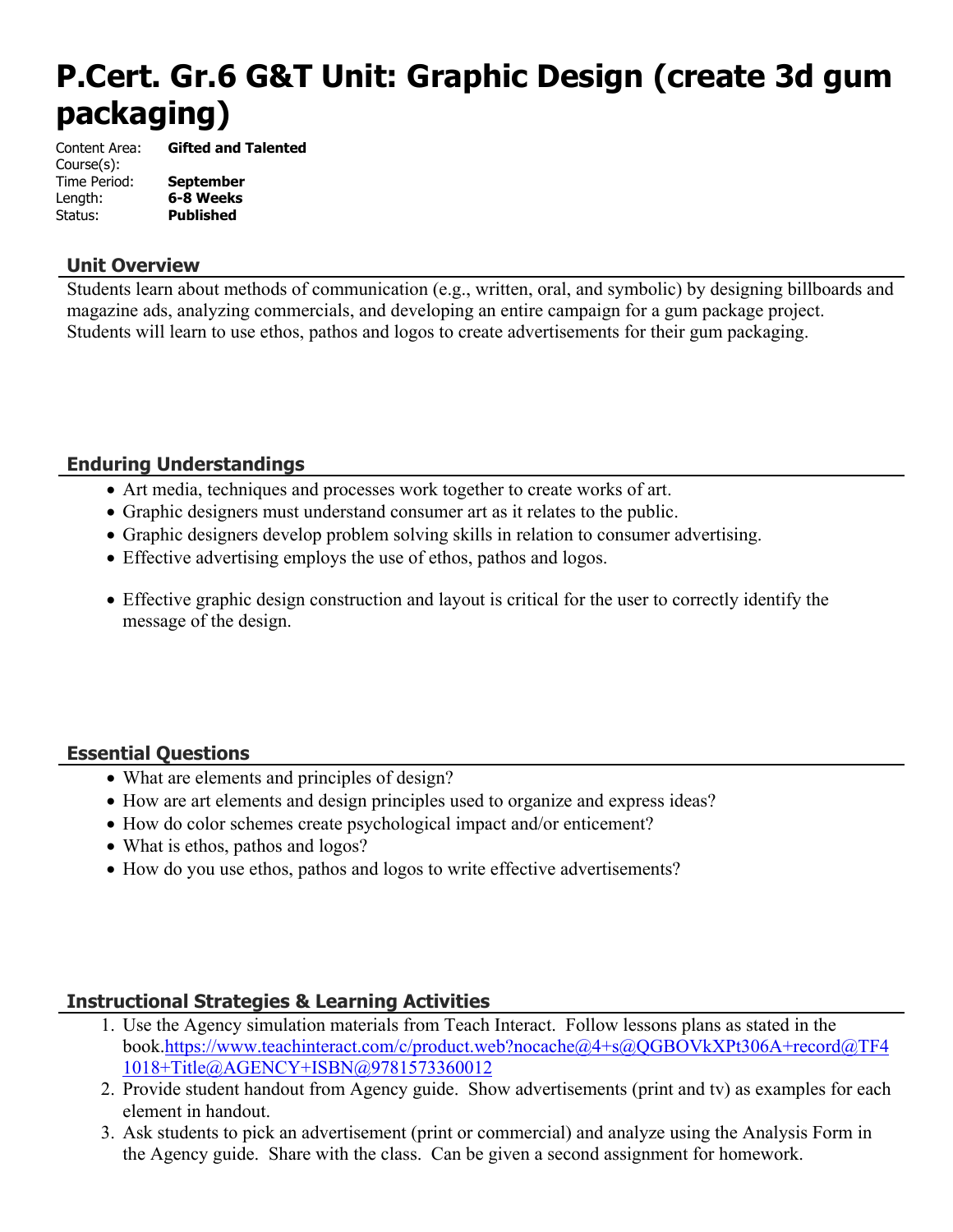- 4. Students then create their own advertisement for an airline billboard. Use Agency handout for assignment. Can be used for homework as well.
- 5. Introduce ethos, pathos and logos. Use Stacey Lloyd's Teaching Persuasive Language: Understanding Ethos, Pathos and Logos from TpT or other materials found online. Allow students to practice with both print ads and commercials – identifying what appeals are being made.[https://www.youtube.com/playlist?list=PLUt\\_PBZQzj\\_D7wPfnSX-m9Ho1pfcq\\_CgG.](https://www.youtube.com/playlist?list=PLUt_PBZQzj_D7wPfnSX-m9Ho1pfcq_CgG) Explain to students that they will be asked to create their own advertisement at the end of this unit.
- 6. Display Design Elements/Principles handouts from Ms. Mikula's art class on Smartboard. This will be a refresher for the students, as they've already learned this in art. Look at print advertisements and ask students to point out the design elements/principles used.
- 7. Show students psychology of color posters on Smartboard. <https://www.helpscout.com/blog/psychology-of-color/> Show them logos from businesses they know and ask why those colors were chosen.

## **Integration of 21st Century Themes and Career Exploration**

| <b>CRP.K-12.CRP2</b> | Apply appropriate academic and technical skills.                                   |
|----------------------|------------------------------------------------------------------------------------|
| CRP.K-12.CRP5        | Consider the environmental, social and economic impacts of decisions.              |
| CRP.K-12.CRP4        | Communicate clearly and effectively and with reason.                               |
| CRP.K-12.CRP11       | Use technology to enhance productivity.                                            |
| CRP.K-12.CRP9        | Model integrity, ethical leadership and effective management.                      |
| CRP.K-12.CRP8        | Utilize critical thinking to make sense of problems and persevere in solving them. |
| <b>CRP.K-12.CRP7</b> | Employ valid and reliable research strategies.                                     |
| CRP.K-12.CRP1        | Act as a responsible and contributing citizen and employee.                        |
| CRP.K-12.CRP6        | Demonstrate creativity and innovation.                                             |
| CRP.K-12.CRP10       | Plan education and career paths aligned to personal goals.                         |
| CRP.K-12.CRP12       | Work productively in teams while using cultural global competence.                 |
| CRP.K-12.CRP3        | Attend to personal health and financial well-being.                                |

#### **Technology Integration**

Students will type their instructions and can even create their game boards or game pieces on the computer. Research will be done on the computer for their game ideas.

#### **Interdisciplinary Connections**

- Board games can be created for any theme/unit of study.
- Students develop communication arts skills, such as writing and reading rules, technical writing and interpersonal communication.
- Students develop research skills while looking for content for their games.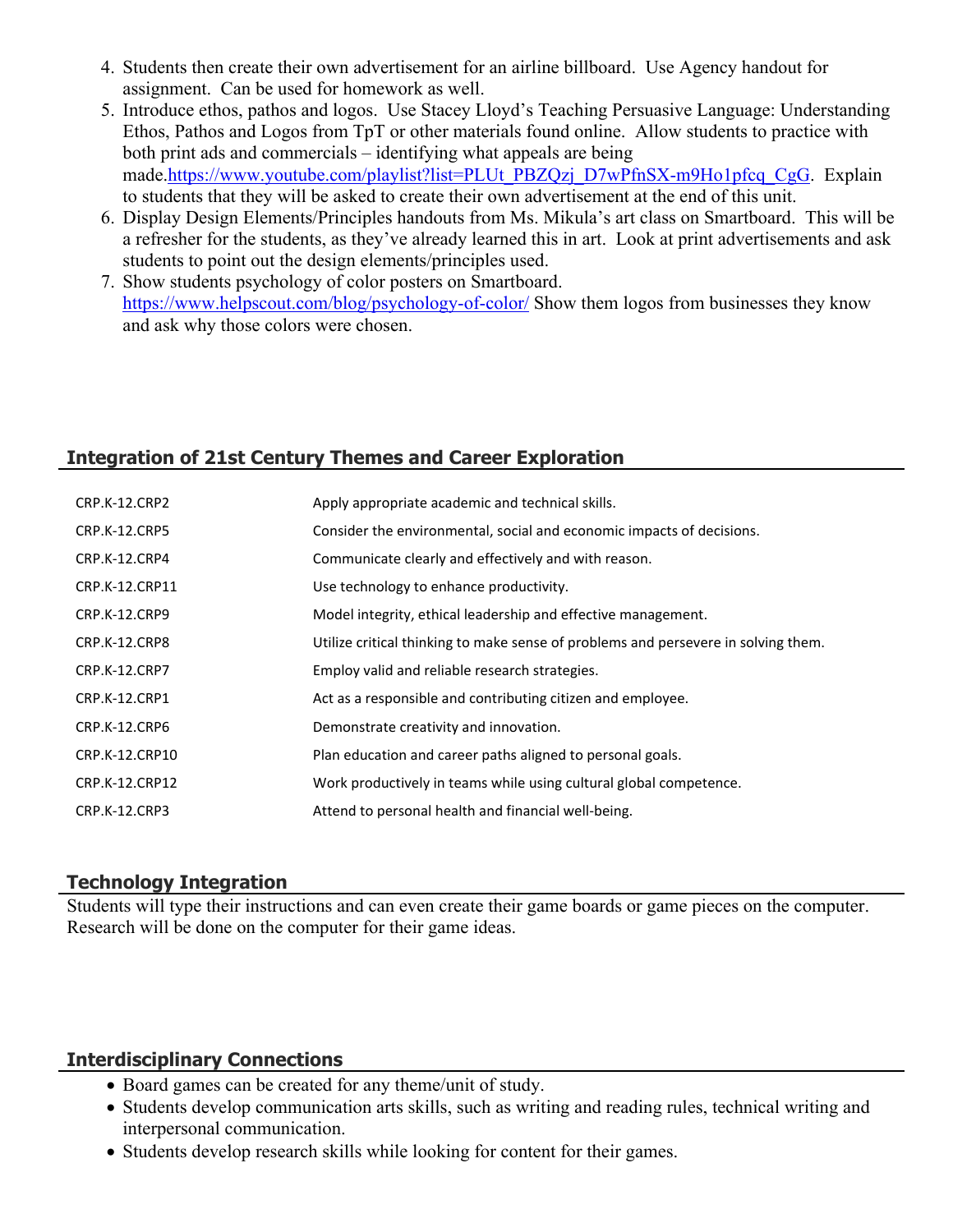- Students use STEM while devising strategy and through the engineering design process.
- Students use art skills to create their games.
- Math skills, such as basic math, probability and risk management are used.

## **Differentiation**

Gifted and talented curriculum is structured to offer students additional challenges based on individual needs and interests.

## **Modifications & Accommodations**

IEP and 504 modifications if necessary

## **Benchmark Assessments**

Teacher observation and data collection of growth over time and grade levels.

## **Formative Assessments**

Teacher observation

Discussion

**Summative Assessments**

Final Projects

Self assessment

## **Instructional Materials**